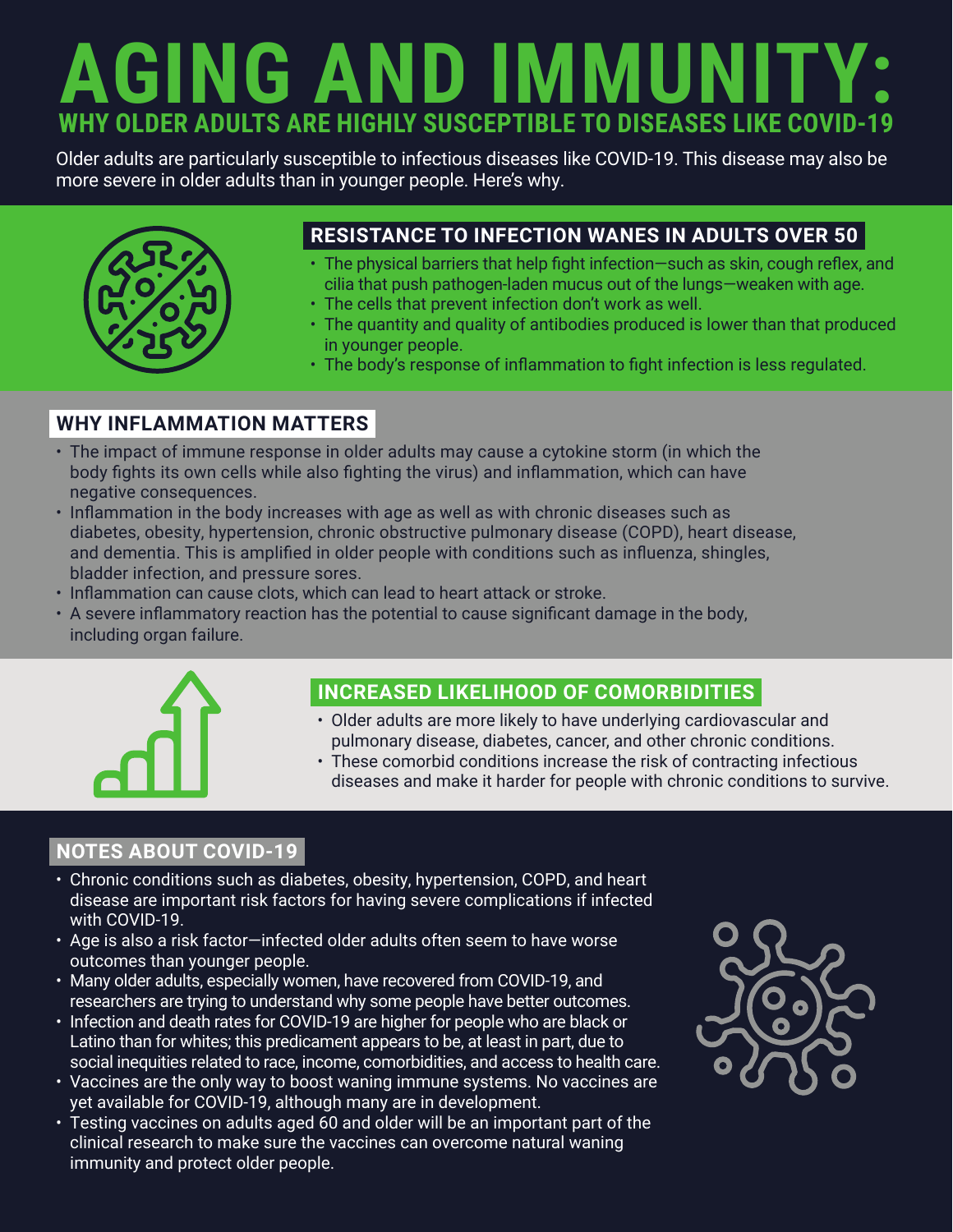# **THE PROCESS OF DEVELOPING A VACCINE FOR COVID-19**

As of May 2020, over a hundred vaccines were in development worldwide for COVID-19; among those vaccines, several are in clinical trials. Typically, it takes over 15 years to develop a vaccine (and the fastest development in the past has been 4 years for Ebola and mumps vaccines). As a matter of urgency, the timeline for COVID-19 vaccine development has been greatly compressed. With focused attention and resources, along with new technology, there is hope that COVID-19 vaccine can be developed quickly; however, several milestones must still be met.

## **EXPLORATORY STAGE**

• Usually takes 2 to 4 years to identify an antigen target for a vaccine to prevent a disease.





## **PRECLINICAL STAGE**

- Addresses whether the vaccine candidate can be produced to scale (efficiently manufactured).
- Investigates whether it is likely that the vaccine will work based on in vitro studies and animal tests.
- Usually takes 1 to 2 years and many candidate vaccines fail because they do not achieve the desired immune response.

## **CLINICAL TRIALS**

## **The US Food and Drug Administration (FDA) sets standards for 3 phases of clinical trials.**

At each phase, the developer's study design and protocol are approved by the FDA, including agreement on specifying endpoints that are considered success. Modern trial design is sophisticated and allows for small shifts depending on results. Developers of vaccines meeting certain criteria may request that the vaccine be fast tracked. After the preclinical stage, drug companies submit an application to the FDA for the investigational new drug. If approved, the vaccine moves to testing in people.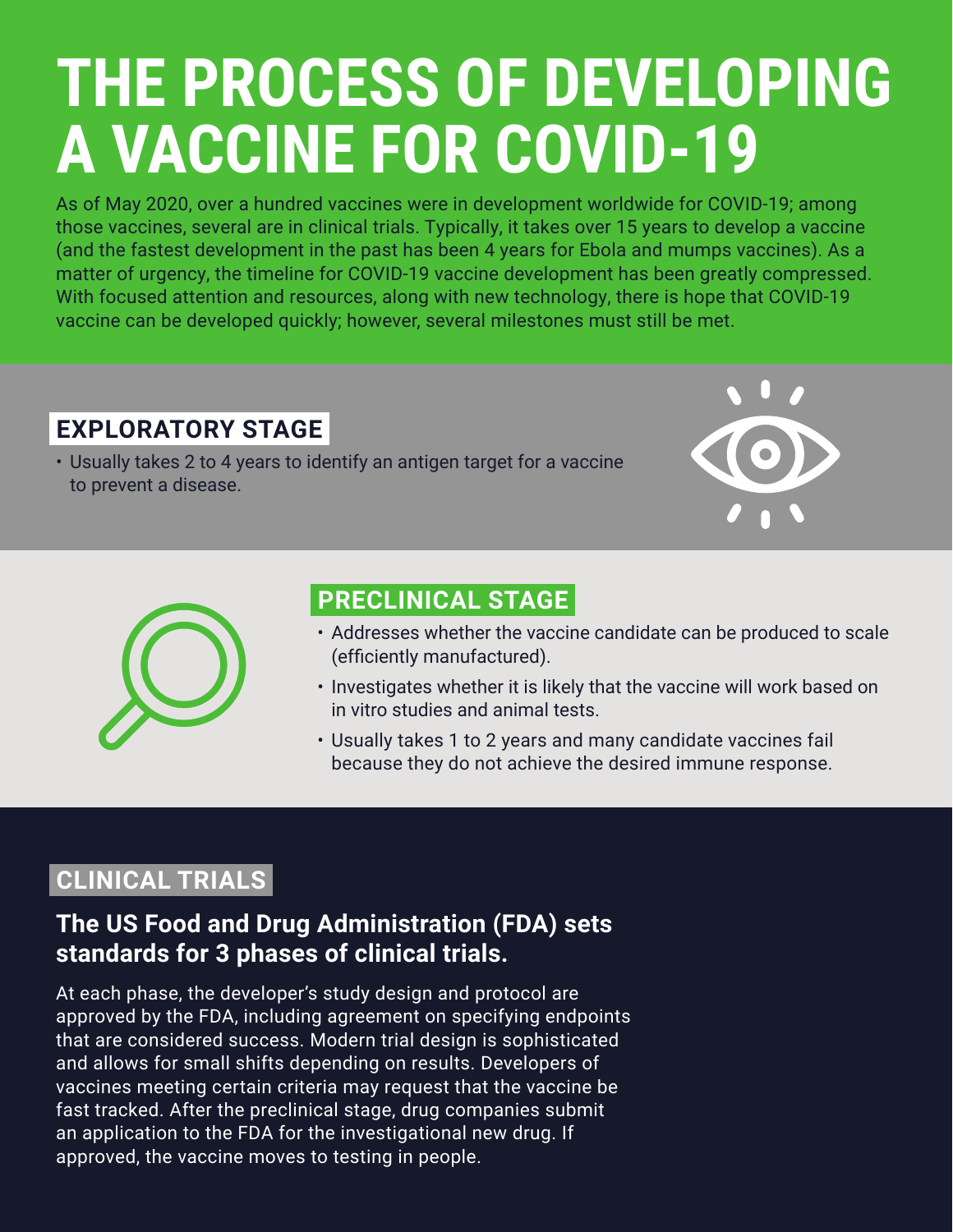

## **CLINICAL TRIAL PHASE 1**

- Typically takes 1 to 2 years.
- 20 to 100 healthy volunteers.
- Goal is to determine safety.

#### **Question asked during Phase 1:**

• Is the vaccine safe?

## **CLINICAL TRIAL PHASE 2**

- Typically takes 2 or more years.
- Several hundred volunteers ranging in race, ethnicity, and age.
- Goal is to determine proof of concept and vaccine efficacy.

**Questions asked during Phase 2:**

- What are the most common short-term side effects?
- How are the volunteers' immune systems responding to the vaccine?
- What dose is required to produce immunity? And how many doses are needed?
- Is there evidence that the vaccine doesn't just produce an immune response, but also offers protection?

## **CLINICAL TRIAL PHASE 3**

- Typically takes several years plus another 1 to 2 years to analyze the data.
- Thousands or tens of thousands volunteers.
- Goal is to confirm efficacy in large groups of people.

#### **Questions asked during Phase 3:**

- Does the vaccine continue to be safe? Are any additional side effects reported?
- Is the vaccine effective for preventing the disease? The study is designed to show whether receiving the vaccine prevents disease compared with not receiving vaccine (placebo group). The characteristics of the group studied should be similar to those of the people who could eventually get the vaccine, and the study should be done during the time of year when disease is circulating to make sure the vaccine really works.
- What measures will correlate with vaccine-induced immunity to inform us that a person is protected against infection? Will antibody levels correlate with immunity?



## **AFTER CLINICAL TRIALS**

- If the data indicate that a vaccine is safe *and* effective in preventing disease or producing immunity known to prevent disease, the company developing the vaccine submits a Biologics License Application to the FDA.
- FDA licenses the vaccine if the agency's evaluation of clinical trial results confirms safety and efficacy.
- After a vaccine is licensed, the Centers for Disease Control and Prevention considers whether it should be added to U.S. immunization schedules.